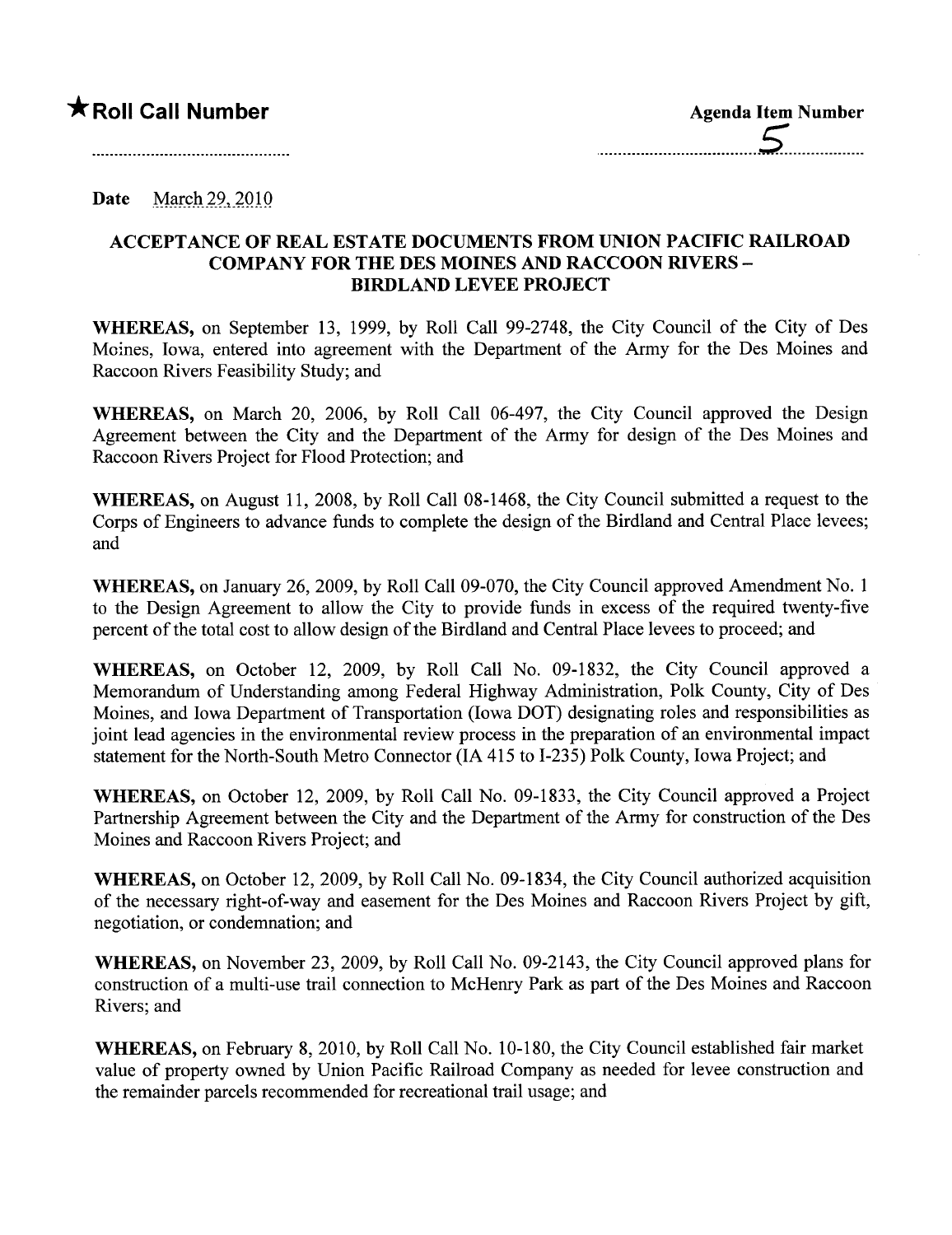## **★ Roll Call Number** Agenda Item Number

Date March 29, 2010

WHEREAS, on March 22, 2010, by Roll Call No. 10-463, the City Council approved an increase in project cost for the Project Partnership Agreement as based upon the construction bids received by the Corps of Engineers; and

WHEREAS, the Real Estate Division and Legal Department have negotiated the property acquisition of the levee parcels and remainder parcels from Union Pacific Railroad Company as listed below and the consideration listed below represents a reasonable and appropriate price to be paid for the property interests to be acquired.

NOW, THEREFORE, BE IT RESOLVED by the City Council of the City of Des Moines, Iowa, that the property acquisition is approved and the attached document is hereby approved and accepted as follows:

| Property Owner:           | Union Pacific Railroad Company                 |
|---------------------------|------------------------------------------------|
| <b>Property Location:</b> | McHenry Park and Riverview Nature Island Areas |
| Document Type:            | Letter of Understanding                        |
| Consideration:            | \$51,010 plus closing costs                    |

That the Finance Director is authorized and directed to issue checks and/or wire transfers in the amounts necessary to carry out the transactions and to pay any unforeseen additional costs certified by the Legal Department and the Engineering Department; the Real Estate Division Manager is authorized and directed to complete the transactions in accordance with standard real estate practices.

That the Real Estate Division of the Engineering Deparment is directed to obtain the Legal Department's review and approval of all closing documents prior to closing.

That the Mayor is hereby authorized and directed to sign the Letter of Understanding and, upon receipt thereof from Union Pacific, the City Clerk is hereby authorized and directed to endorse upon the Quit Claim Deed the approval and acceptance of this Council and is further authorized and directed to deliver the aforementioned documents to the Real Estate Division Manager, who shall proceed to closing in accordance with standard real estate practices.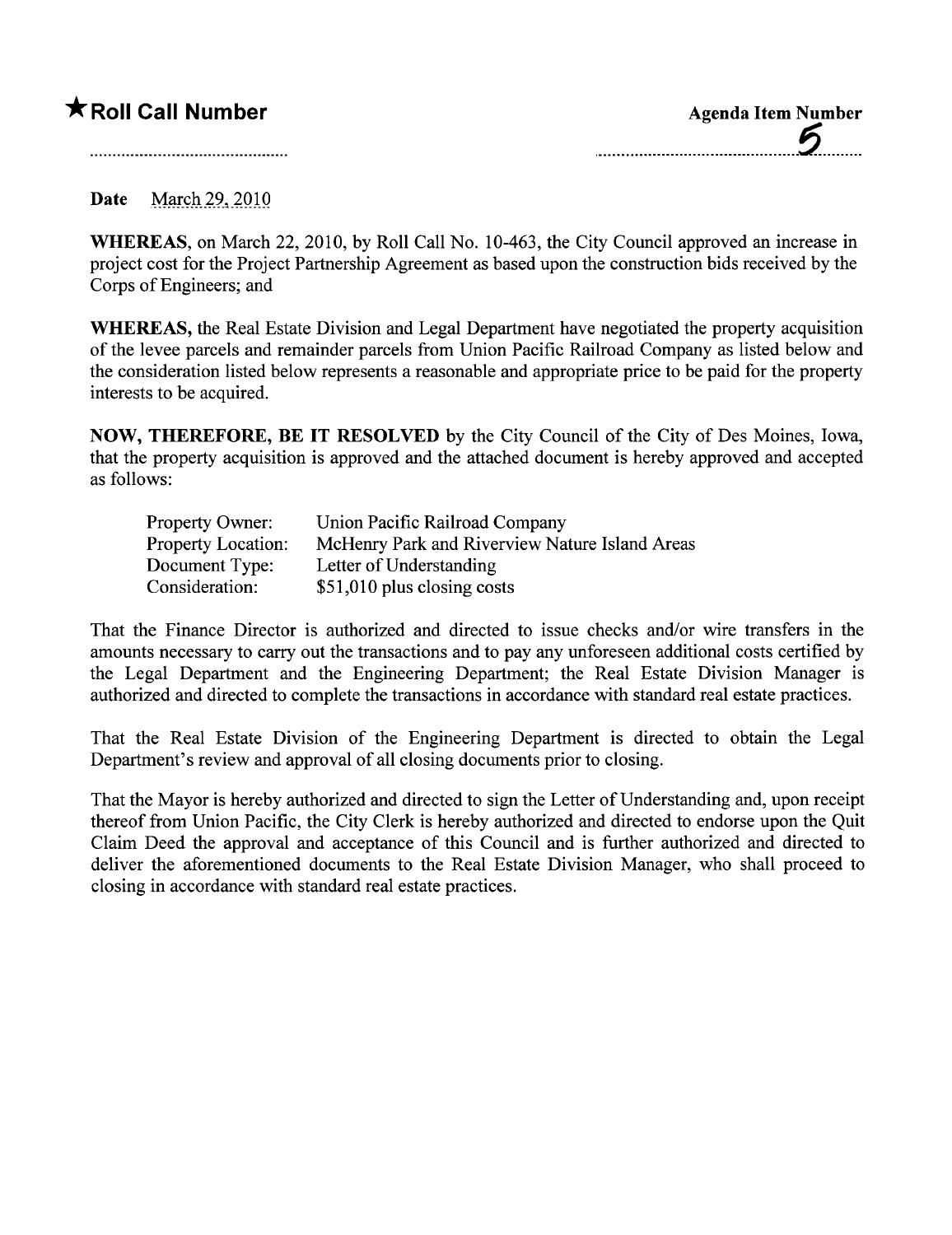## **K** Roll Call Number

Date March 29, 2010

**Agenda Item Number** 

(Council Communication No. 10- $\blacksquare$ 

**APPROVED AS TO FORM:** 

Glenna K. Frank, Assistant City Attorney

| <b>COUNCIL ACTION</b> | <b>YEAS</b> | <b>NAYS</b> | <b>PASS</b>     | <b>ABSENT</b> |
|-----------------------|-------------|-------------|-----------------|---------------|
| <b>COWNIE</b>         |             |             |                 |               |
| <b>COLEMAN</b>        |             |             |                 |               |
| <b>GRIESS</b>         |             |             |                 |               |
| <b>HENSLEY</b>        |             |             |                 |               |
| <b>MAHAFFEY</b>       |             |             |                 |               |
| <b>MEYER</b>          |             |             |                 |               |
| <b>MOORE</b>          |             |             |                 |               |
| <b>TOTAL</b>          |             |             |                 |               |
| <b>MOTION CARRIED</b> |             |             | <b>APPROVED</b> |               |

## **CERTIFICATE**

I, Diane Rauh, City Clerk of said City hereby certify that at a meeting of the City Council of<br>said City of Des Moines, held on the above date, among other proceedings the above was adopted.

IN WITNESS WHEREOF, I have hereunto set my hand and affixed my seal the day and year first above written.

Mayor

Clerk